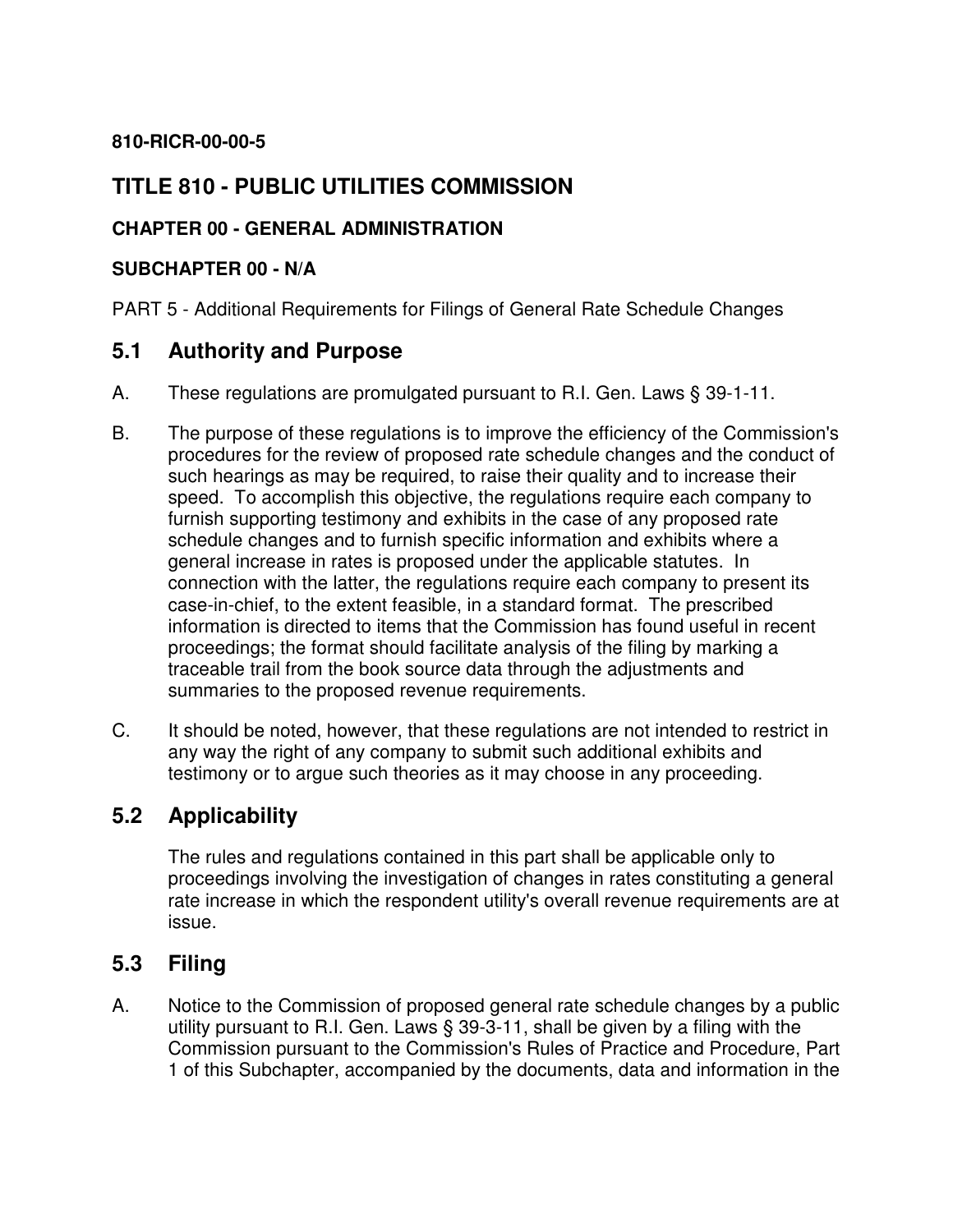manner and form required by these rules, unless a motion for an exemption from any requirements accompanies the filing.

- B. In the event that any information, document or data required by this Part is unavailable and/or its ascertainment or submission would be unduly burdensome or it is not relevant in light of the schedule change which is the subject of the application, the applicant may file with the application a motion for an exemption from the requirement. The motion shall set forth in detail the reasons why the information, document or data cannot or should not be submitted. The granting of such a motion shall not exempt the applicant from supplying the information, document or data in response to a subsequent data request.
- C. Commission-ordered suspension periods of up to eight months commence on the date a general rate filing would otherwise take effect. After docketing, any change or changes in the filing which would, singly or in the aggregate, increase the overall cost of service by more than one percent (1%), or an individual rate by more than five percent (5%), may be treated as a new filing, triggering a new eight (8) -month period for Commission review and decision.

# **5.4 Notice of Filing-Proposed Rate Change**

 Within ten (10) days after filing for general rate schedule changes, the applicant shall cause a notice of the filing, in a form to be approved by the Commission, to be published in the newspaper of widest circulation within the applicant's service territory. In addition, the company shall include a notice of its proposed general rate schedule changes in the next general customer billing, if within sixty (60) days following the filing of the application, or by a separate mailing.

# **5.5 Items to Be Included in The Filing**

- A. The following materials shall be included in or shall accompany the filing:
	- 1. Rate Schedules; Terms and Conditions. The current and proposed rate schedules and the terms and conditions under which the utility provides services and/or makes non-tariffed charges.
	- 2. Complete Direct Case. An original and nine (9) copies of the applicant's complete direct case in support of the rates applied for, which shall be in the form of prepared written testimony and exhibits.
	- 3. Additional Documents. Two (2) copies of each of the following:
		- a. Annual Report to the Commission for the last two (2) years, if reports have not been previously filed with the Commission.
		- b. Federal Energy Regulatory Commission or Federal Communications Commission annual reports for the last two (2) years, where applicable, if not previously filed with the Commission, and any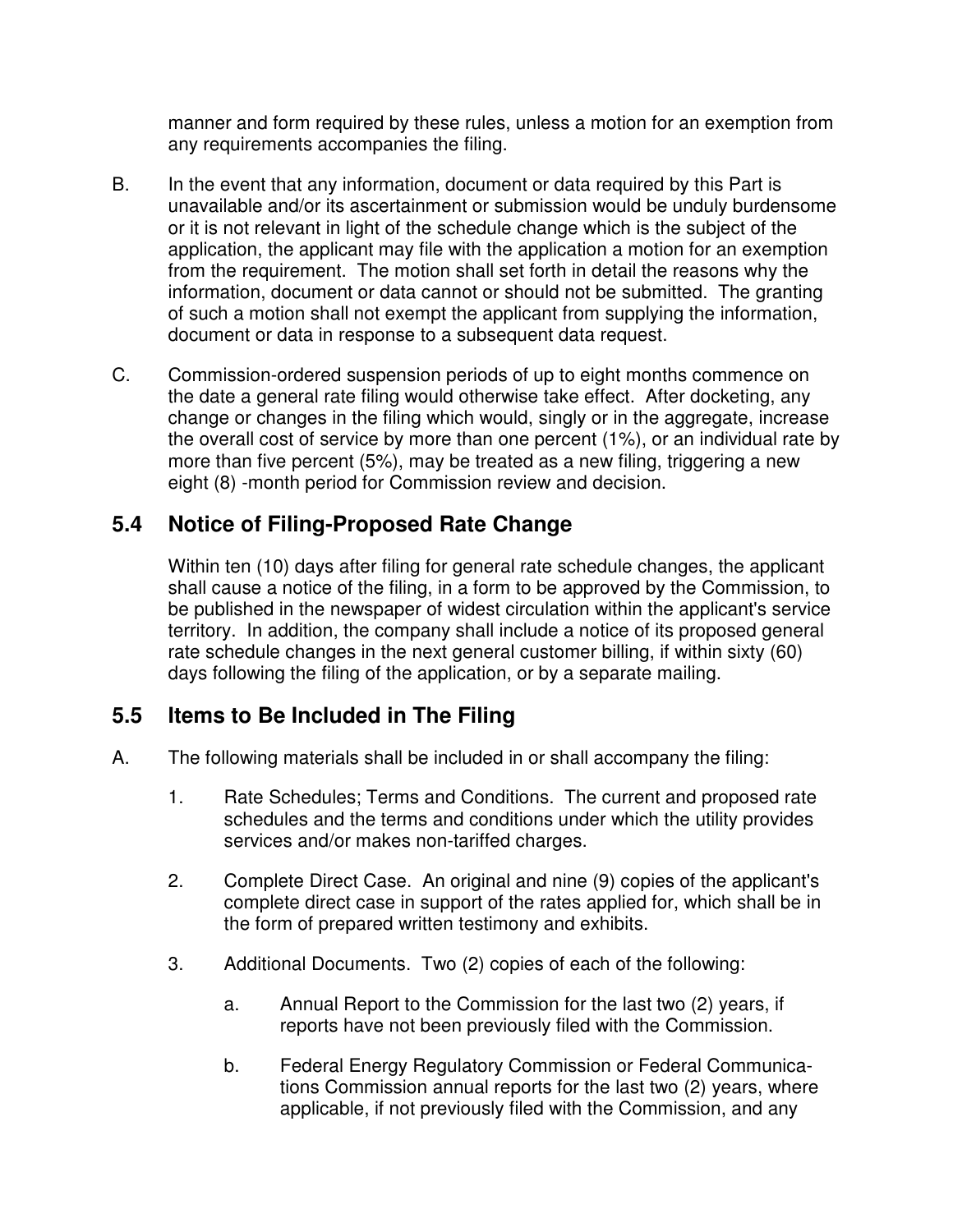correspondence or written comments in connection with these reports.

- c. The latest Federal Energy Regulatory Commission or Federal Communications Commission audit report (including management letter) and any written response to the report or management comments. Unresolved or outstanding matters should be highlighted.
- d. Securities and Exchange Commission Annual 10-K reports filed for the last two (2) years and any Quarterly 10-Q reports filed for the period(s) subsequent to the latest 10-K report.
- e. Any prospectus issued during the last two (2) years.
- f. Annual reports to stockholders for the last three (3) years.
- g. Statement reconciling any significant differences between items shown in the filing and items in any of the above reports.
- B. If such documents have been provided to the Commission in a prior proceeding within twelve (12) months of the filing, additional copies need not be filed unless requested by the Commission or any party.
- C. Service of Documents. A complete set of the documents filed pursuant to these rules shall be served upon the Attorney General at the time of filing with the Commission.
- D. Index. The applicant shall present an index outlining and identifying the responses to the information filed pursuant to §§ 5.5 through 5.10 of this Part, as they apply to the applicant. The applicant shall indicate whether any specific item is not applicable.

# **5.6 Test Year and Rate Year Filing**

- A. Test Year. The filing shall present cost of service and rate base schedules for a test year period. The test year constitutes a historic year of actual data for a period ending within nine (9) months of the filing date. The test year may be for such other period as the Commission may allow.
- B. Rate Year. The rate year is the twelve-month period for which new rates are designed to recover the proposed cost of service. The rate year period shall be the filed test year or such other yearly period which commences no later than eight (8) months after the proposed effective date of the new tariffs.
- C. Adjustments to the Test Year. Where a rate year is filed for a period different from the test year, supporting schedules or workpapers shall be filed to disclose the manner in which the rate year amounts were calculated. The adjustments to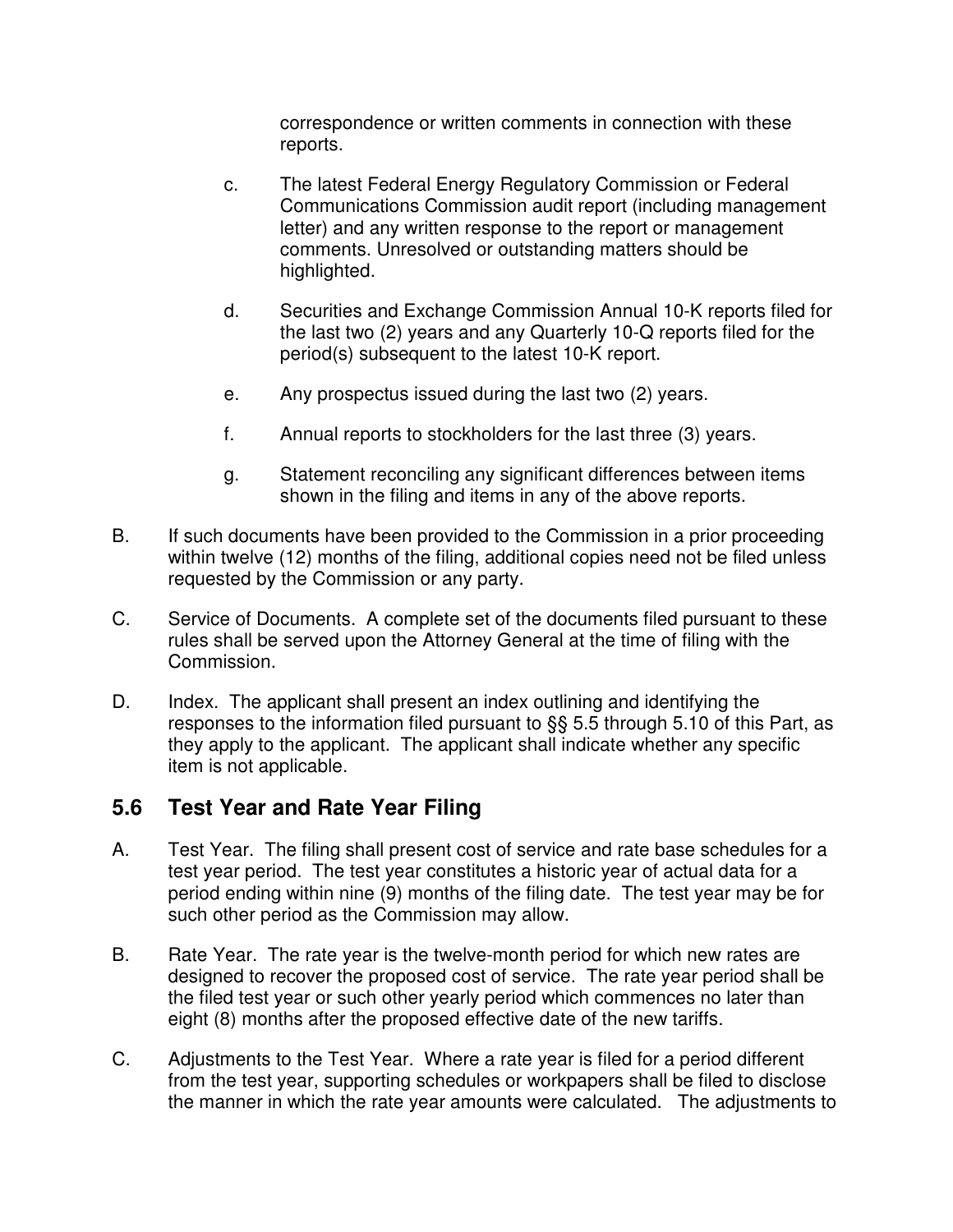the test year shall be fully explained in written testimony, and the source of the data in support of the adjustments shall be presented, or disclosed, as appropriate.

- 1. Normalization Adjustments. These adjustments shall be made to the test year to present a reasonable/normal amount for one full year of operations. The test year must be normalized to reflect expected results for a typical future year. All items of unusual magnitude which occurred during the test year, but which are not expected to recur to a significant degree beyond the test year, should be adjusted to reflect what is reasonably to be expected in the future. Correspondingly, adjustments should be made to reflect items that are fixed, determinable, and likely to occur in the future, but did not occur to a significant degree during the test year.
- 2. Proforma Adjustments. These adjustments serve to walk-up the normalized test year amounts to the balances presented for the rate year.
- 3. Accounting Change Adjustments. Any change in the manner of recording accounting data on the company's books shall be explained and the financial impact shown.
- 4. Inflationary adjustments. These adjustments are based upon projected cost increases.

# **5.7 Attestation of Financial Data**

 The financial data shall be accompanied by a statement attesting to the accuracy of the financial data presented in the rate base, cost of service and other financial statements; that such data purports to reflect the books of the company, and the results of operations; and that all differences between the books and the test year data, and any changes in the manner of recording an item on the company's books during the test year, have been expressly noted. This attestation shall be signed by the chief financial officer or a person duly authorized by such financial officer.

# **5.8 Supporting Information and Workpapers To Be Filed by Investor-Owned Utilities.**

- A. In addition to the materials required by  $\S$  5.5 of this Part, any utility that is a private or publicly-held investor-owned entity (as opposed to a municipal or quasi-public entity that is a not-for-profit organization), is required to file the following:
	- 1. Rate base schedules for the test year period and for the proposed rate year. The test year shall reflect an average rate base based upon a monthly averaging of balances, or beginning and end of year averages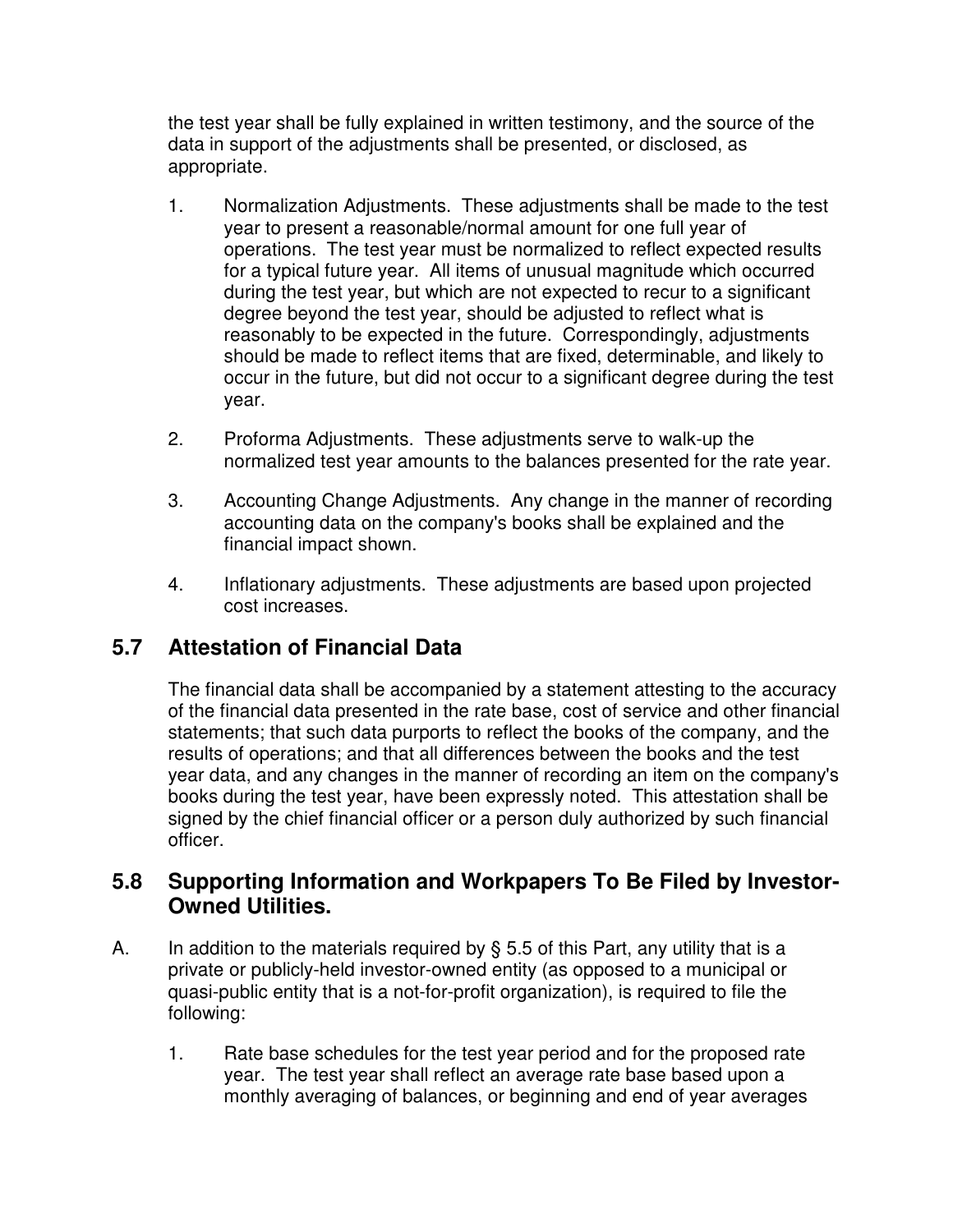where such amounts are not significant in relation to the total rate base (less than 2% of rate base).

- 2. Cost of service schedules for the test year and for the proposed rate year.
- 3. The capitalization of the utility for the following periods:
	- a. the test year, either average balances or end of test year balances;
	- b. the actual capitalization of the utility for the latest date available prior to filing;
	- c. the capital structure utilized by the company for the determination of new rates. If this differs from the actual capital structure data, the proforma changes are to be fully explained and supported.
- 4. Workpapers supporting any claim for an allowance for working capital.
- 5. Workpapers supporting allocations of rate base and cost of service amounts among jurisdictions (intra/inter-state) or entities operated from or in association with the utility.
- 6. Workpapers detailing additions to or retirements from plant and depreciation accounts where proforma amounts differ from the test year. Detail data in support of depreciation charges is required, including asset lives, salvage values/costs, etc. for major account categories.
- 7. An analysis of material and supply inventory balances included in rate base for test year and rate year periods. Gas companies should provide monthly inventory figures for the test year for gas inventories.
- 8. Workpapers detailing the test year and rate year revenues by source, tariff, rate class, etc. The sales volumes/quantities and customer counts by rate class shall be presented. The basis/calculation for rate year sales volumes and customer counts is to be provided. The total rate year revenues must be supported by a billing analysis utilizing the above data and the proposed rates.
- 9. For each rate class, the effect of the proposed rate changes shall be presented in a comparative billing format, showing current and proposed, for typical or varying usage levels. A copy or sample of the utility's actual billing statement shall be presented.
- 10. An analysis of revenues and associated expenses for the test year pertaining to adjustment clauses. All appropriate data should be disclosed, including refund information, total adjustment clause revenues, gross receipts tax payments, etc. The difference between adjustment clause revenues and recoverable expense for the test year must be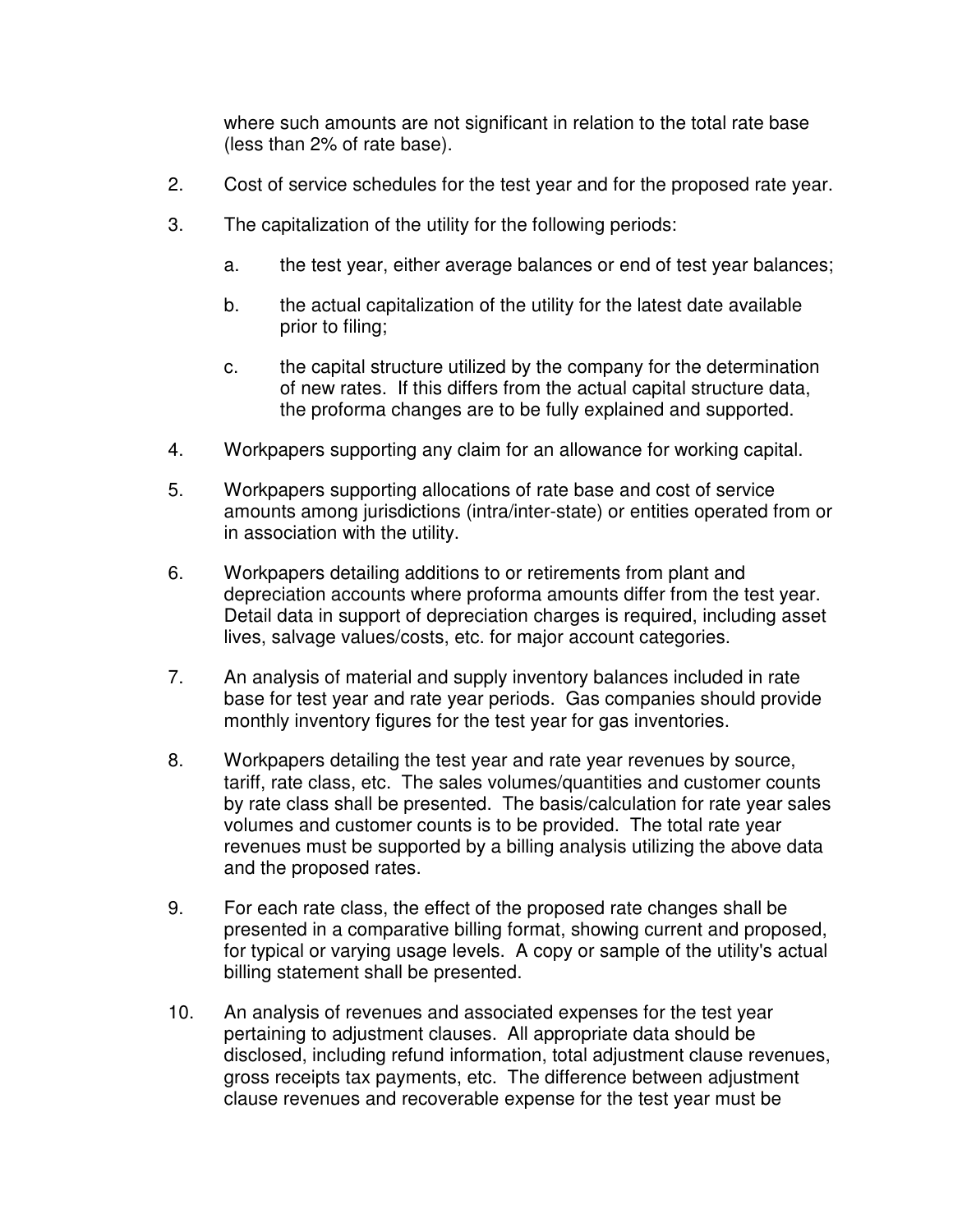shown. In general, revenues and expenses relating to adjustment clauses will not be reflected in the cost of service, except for that portion which is to be included in the firm/base rates of the utility.

- 11. A calculation of the test year and rate year federal income tax amounts. For the test year, present a reconciliation of book and taxable income as required and filed in the Annual Report to the Commission.
- 12. A calculation of the test year and rate year deferred federal income tax amounts. Indicate which book/timing differences are specifically provided for in calculating the rate year deferred federal income taxes. Show and explain the treatment for any changes in deferred federal income tax balances as a result of any change in the federal tax laws to include (but not limited to) excess deferred taxes created by a reduction in the federal income tax rates.
- 13. A description of the treatment of investment tax credits and any elections made under the Internal Revenue Code.
- 14. If the company files a consolidated tax return, show the estimated rate year tax savings resulting from the filing of a consolidated return. Explain fully the method of computing the tax savings.
- 15. A calculation of the rate year tax expense for the Rhode Island Gross Receipts tax.
- 16. A calculation and explanation of the method used to calculate the rate year municipal tax expense, if applicable. Also, show the municipal tax expense for the prior three (3) years.
- 17. Show the number of employees at beginning and end of test year and the dollar amount of overtime paid during the test year and the previous two (2) years. Indicate the number of employees and the amount of overtime provided for in the cost of service for the rate year.
- 18. Present a summary of transactions with affiliated companies, officers, and stockholders which occurred during the test year. Provide beginning and end of test year amounts owed and the latest balance(s) prior to the filing. To be included are the following:
	- a. billings to/from
	- b. loans to/from
	- c. sales/purchases of goods, services or property
	- d. expense allocations among affiliates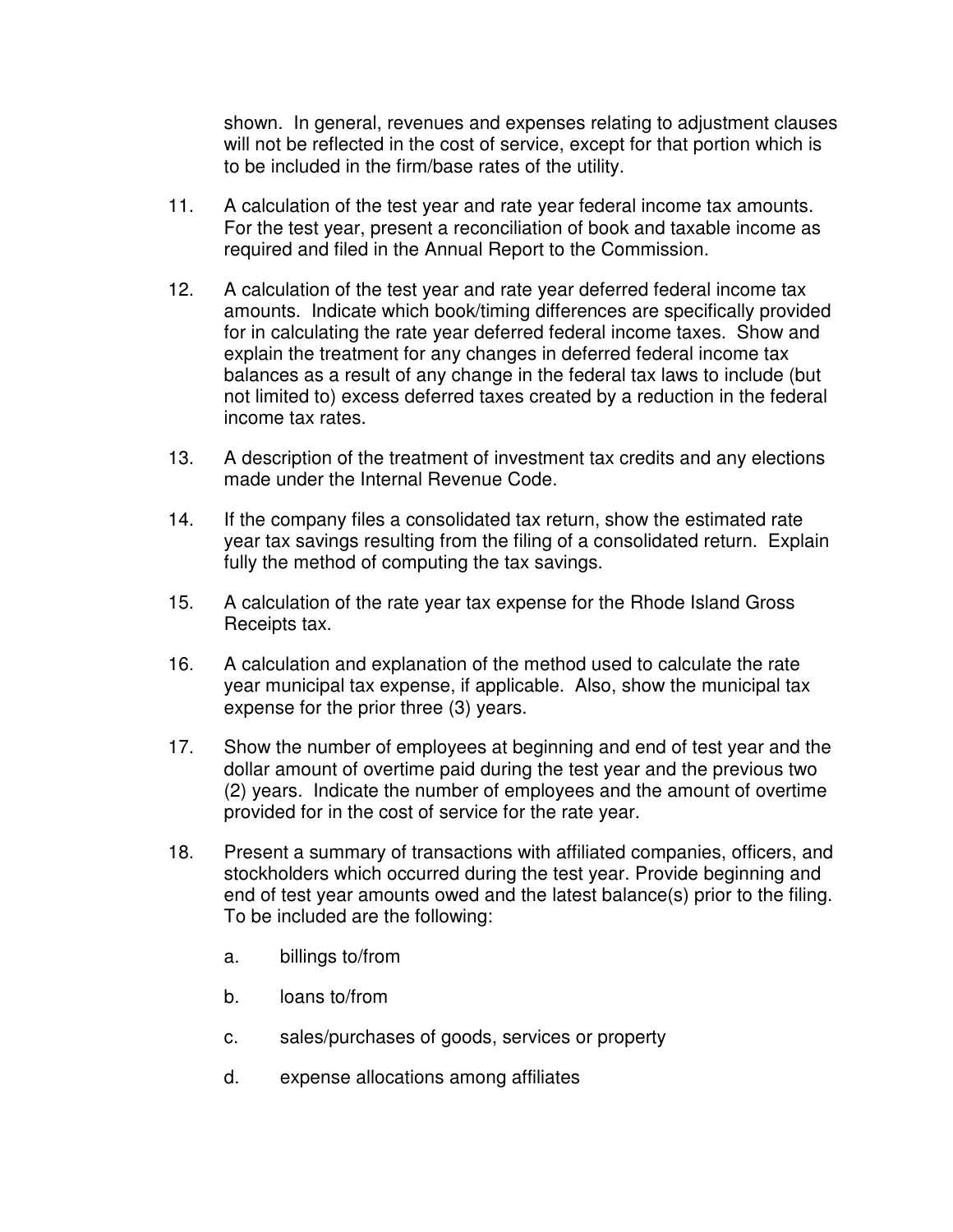- e. receivables to/from affiliates and others.
- 19. The following statements or financial data are to be provided when the test year does not coincide with the latest fiscal year shown in the annual report provided in the filing:
	- a. a balance sheet as of the end of the test year;
	- b. an income statement for the test year;
	- c. a statement of changes in retained earnings for the test year.
- 20. If utility assets are pledged as security on loans, notes, or any other form of debt instrument, full disclosure shall be made as to: description or identification of assets pledged; description/identification of the debt instruments; outstanding debt balance(s); disposition of debt proceeds; any default or impending default under the terms of any loan provisions; and any other pertinent information.
- 21. A summary of expenses incurred and projected to be incurred related to the instant rate case filing, and a schedule showing any unamortized amounts from prior rate filings. This schedule shall reconcile the total amount of expense allowed in the last order, the recovery (or amortization) of expense through the test year, and the projected balance of any unrecovered (unamortized) amount at the beginning of the rate year.
- 22. The utility shall present information for the preceding five (5) years disclosing the following data, as appropriate for the utility:
	- a. unaccounted for water;
	- b. loss on transmission of electricity or gas;
	- c. the utility's own use of water, electricity, or gas.
- 23. A summary of the status of compliance and reporting required by prior Commission orders.

#### **5.9 Supporting Information and Workpapers To Be Filed by Non-Investor-Owned Utilities**

- A. In addition to the materials required by § 5.5 of this Part, any utility that is a noninvestor-owned entity, such as a municipal or quasi-public entity that is a not-forprofit organization, is required to file the following:
	- 1. Cost of service schedules for the test year and for the proposed rate year.
	- 2. Workpapers supporting any claim for an allowance for working capital.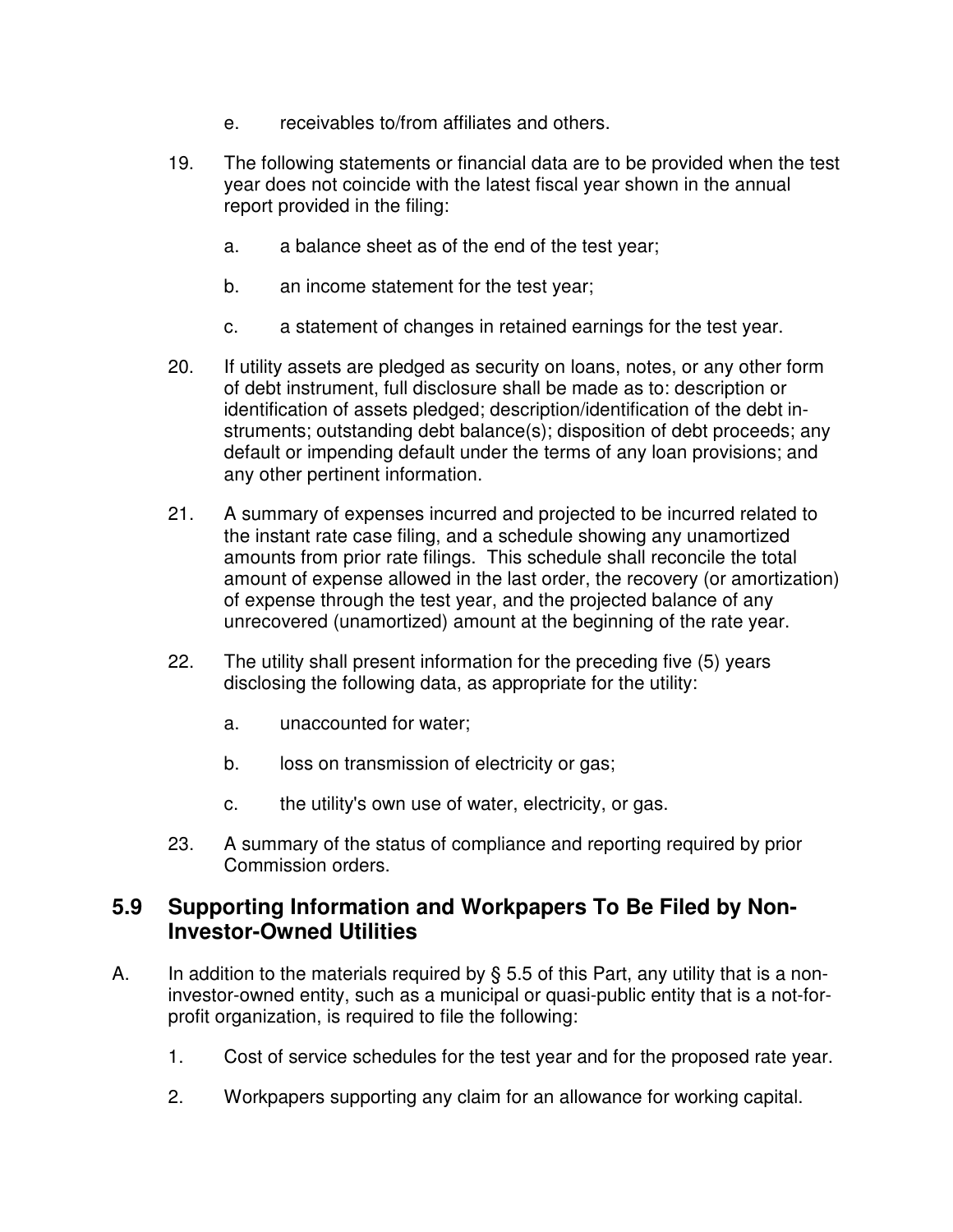- 3. Workpapers supporting allocations of cost of service amounts among entities operated from or in association with the utility.
- 4. Workpapers detailing the test year and rate year revenues by source, tariff, rate class, etc. The sales volumes/quantities and customer counts by rate class shall be presented. The basis/calculation for rate year sales volumes and customer counts is to be provided. The total rate year revenues must be supported by a billing analysis utilizing the above data and the proposed rates.
- 5. For each rate class, the effect of the proposed rate changes shall be presented in a comparative billing format (current and proposed) for typical (or varying) usage levels. A copy or sample of the utility's actual billing statement shall be presented.
- 6. A schedule presenting the principal and interest amounts paid on both long-term and short-term debt service for the test year and the amounts projected for the rate year. Schedule amounts by bond issue, note/mortgage loan, etc. as appropriate. Provide a description of each issue to include: source of funding, amount of original issue, date, interest rate, repayment terms, security pledged on borrowing, and other pertinent information as appropriate.
- 7. A schedule of lease payments for all property and equipment for the test year and rate year.
- 8. An analysis of revenues and associated expenses for the test year pertaining to adjustment clauses. All appropriate data should be disclosed, including refund information, total adjustment clause revenues, and gross receipts tax payments. The difference between adjustment clause revenues and recoverable expense for the test year must be shown. In general, revenues and expenses relating to adjustment clauses will not be reflected in the cost of service, except for that portion which is to be included in the firm/base rates of the utility.
- 9. A calculation and explanation of the method used to calculate the rate year municipal tax expense if applicable. Also, show the municipal tax expense for the prior three (3) years.
- 10. Show the number of employees at beginning and end of test year and the dollar amount of overtime paid during the test year and the previous two (2) years. Indicate the number of employees and the amount of overtime provided for in the cost of service for the rate year.
- 11. Present a summary of transactions with affiliated entities/funds which occurred during the test year. Provide beginning and end of test year amounts owed and the latest balance(s) prior to the filing. To be included are the following: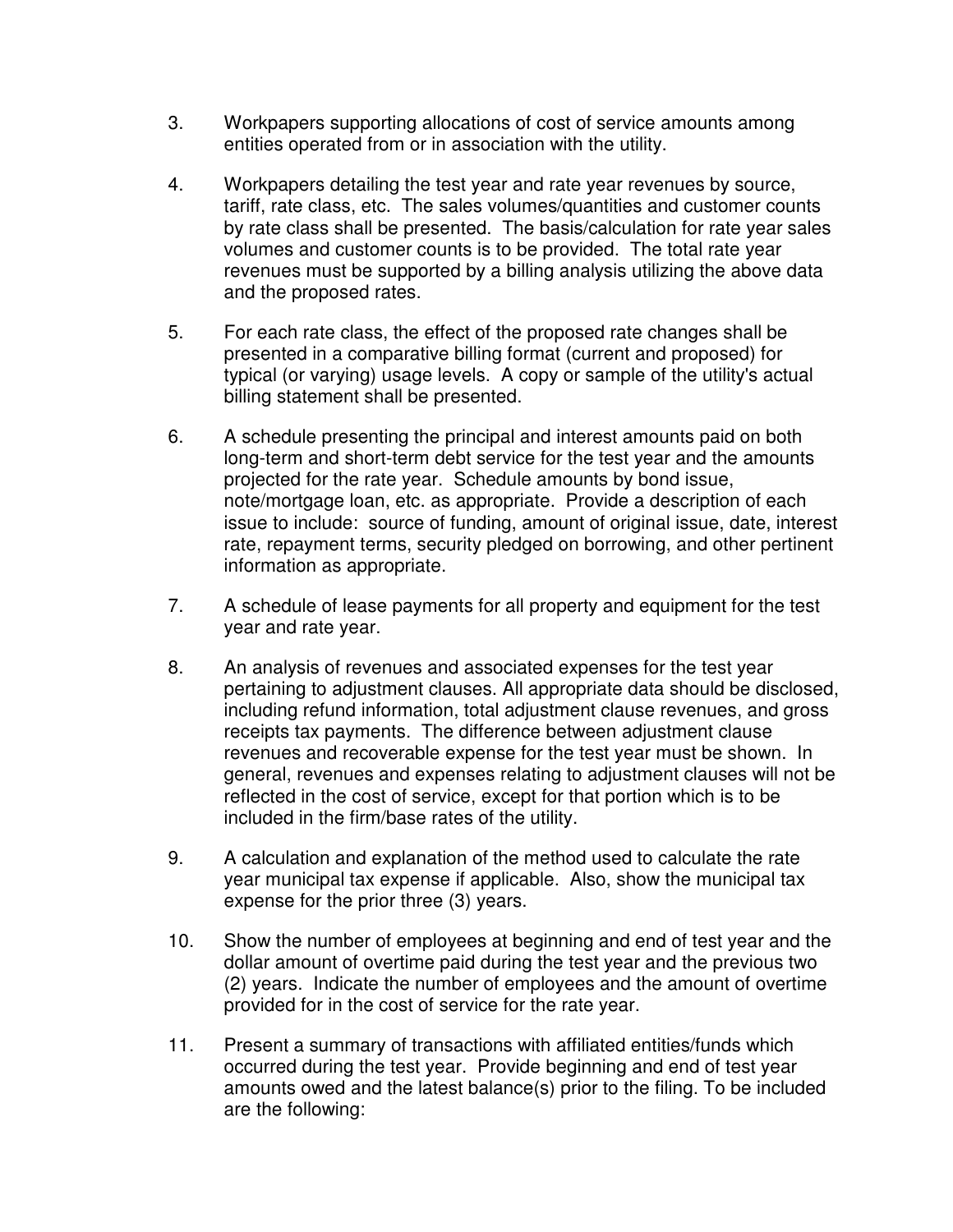- a. billings to/from
- b. loans to/from
- c. sales/purchases of goods, services or property
- d. expense allocations among affiliates
- e. receivables to/from affiliates and others
- 12. The following statements or financial data are to be provided when the test year does not coincide with the latest fiscal year shown in the annual report provided in the filing:
	- a. a balance sheet as of the end of the test year;
	- b. an income statement for the test year;
	- c. a statement of changes in retained earnings for the test year.
- 13. A summary of expenses incurred and projected to be incurred related to the instant rate case filing, and a schedule showing any unamortized amounts from prior rate filings. This schedule shall reconcile the total amount of expense allowed in the last order, the recovery or amortization of expense through the test year, and the projected balance of any unrecovered or unamortized amount at the beginning of the rate year.
- 14. The utility shall present information for the preceding five (5) years disclosing the following data, as appropriate for the utility:
	- a. unaccounted for water;
	- b. loss on transmission of electricity or gas;
	- c. the utility's own use of water, electricity, or gas.
- 15. A summary of the status of compliance and reporting required by prior Commission orders.

#### **5.10 Abbreviated Filing Requirements For Non-Investor-Owned Utilities**

A. Availability. A non-investor-owned utility may receive a limited revenue increase through an abbreviated filing process requiring submission of less data than would otherwise be required under §§ 5.5, 5.6, and 5.9 of this Part. Information required of water utilities pursuant to R.I. Gen. Laws § 39-3-12.1 must be filed.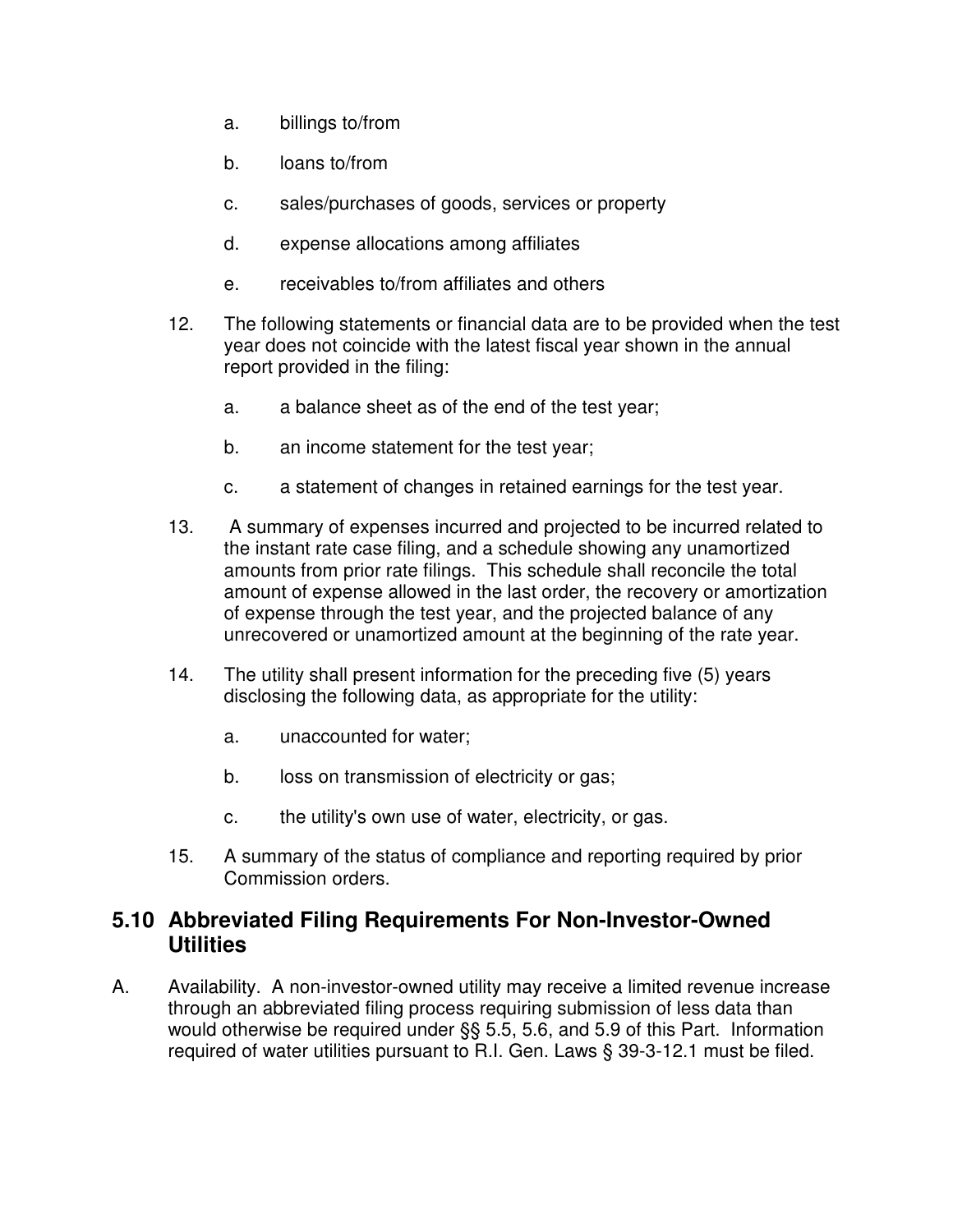- B. Limitation on Revenue Increase. The allowable revenue increase will be limited to twenty-five (25%) percent over a normalized test year period. Increases to test year amounts will be allowed for known and measurable changes to:
	- 1. debt service requirements;
	- 2. salaries, wages, and employee benefits;
	- 3. property taxes;
	- 4. chemicals;
	- 5. insurance;
	- 6. infrastructure replacement program funding; and
	- 7. purchased water.
- C. For other accounts, increases from test year amounts for known and measurable changes will be allowed only when the proforma amount is at least ten (10%) percent greater than the test year. Account increases utilizing a general attrition or inflation factor will not be permitted.
- D. Restrictions on Abbreviated Filing. The abbreviated filing procedure is not available to a utility in the following instances:
	- 1. if a net utility operating loss has occurred for the prior two fiscal years;
	- 2. if a general rate order has not been issued during the preceding five years;
	- 3. if the utility proposes a significant change in revenue recovery among rate classes;
	- 4. if the utility has not filed all annual reports to the Commission;
	- 5. if the utility has not complied with directives of prior Commission orders.
- E. Filing Requirements. §§ 5.5(A)(3) and 5.9 of this Part are superseded by the following requirements:
	- 1. Cost of service schedules for the test year and the proposed rate year; a balance sheet for the test year.
	- 2. Supporting calculations and data for known and measurable changes allowed per § 5.10(B) of this Part.
	- 3. A comparative statement of revenues and expenditures for the past three (3) fiscal years.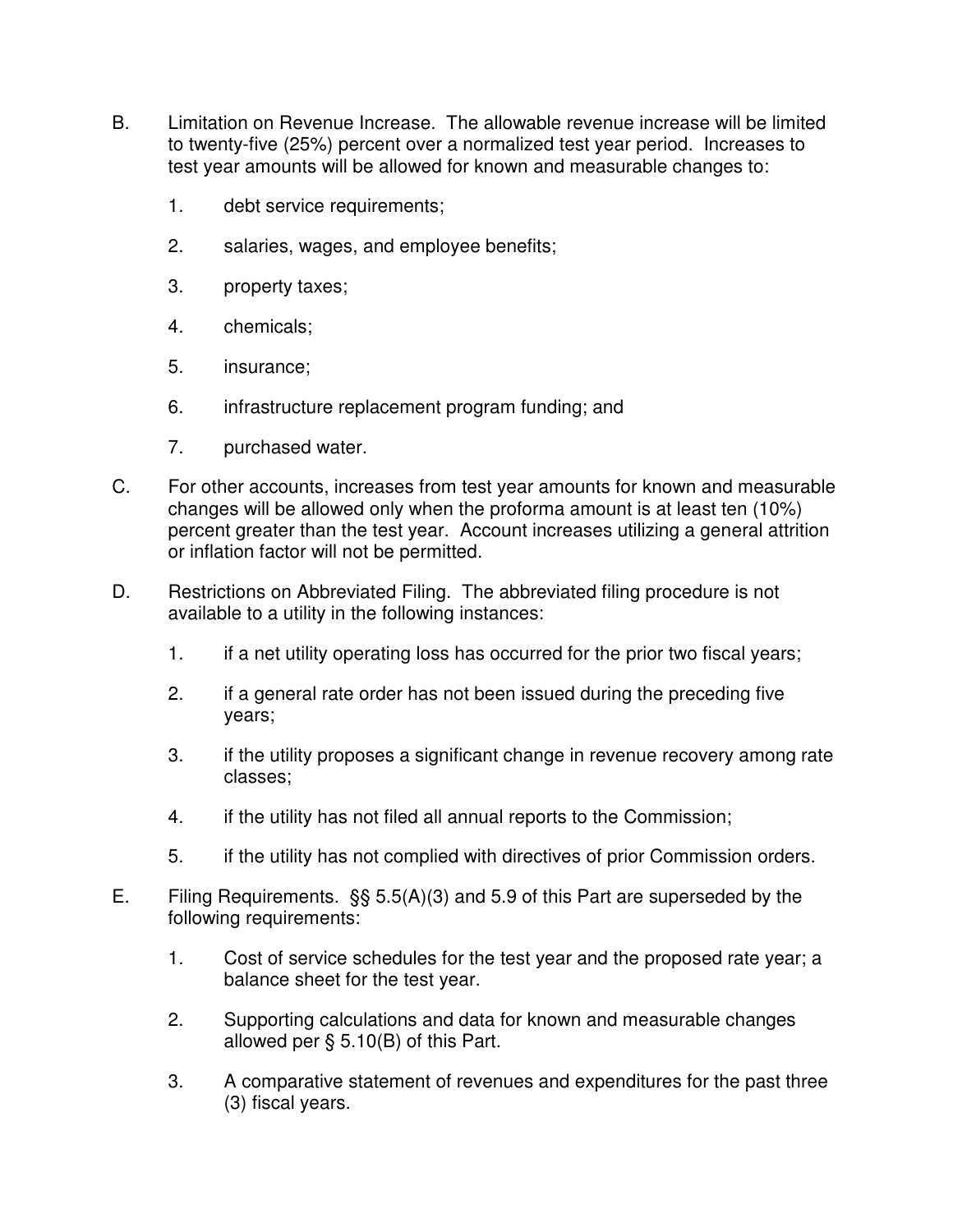- 4. Workpapers detailing the test year revenues by source, tariff, rate class, etc. The sales volumes/quantities and customer counts by rate class shall be presented.
- 5. A schedule presenting the principal and interest amounts paid on longterm and short-term debt service for the test year and the amounts projected for the rate year. Schedule amounts by bond issue, note/mortgage loan, etc. as appropriate. Provide a description of each issue to include: source of funding, amount of original issue, date, interest rate, repayment terms, security pledged on borrowing, and other pertinent information.
- 6. For rate filings requesting an increase in debt service requirements:
	- a. a capital program in support of the debt service requested;
	- b. evidence of voter/board approval for the debt issuance; and
	- c. a summary of debt issuance costs.
- 7. A summary of expenses incurred and projected to be incurred related to the instant rate case filing, and a schedule showing any unamortized amounts from prior rate filings. This schedule shall reconcile the total amount of expense allowed in the last order, the recovery or amortization of expense through the test year, and the projected balance of any unrecovered or unamortized amount at the beginning of the rate year.
- 8. A summary on the status of compliance and reporting required by prior Commission orders.
- 9. An accounting summary of restricted accounts to provide the funding, interest accrual, and expenditures of each restricted account since the date of the last rate order.
- F. Representation by Counsel. A filing under this section may be made without the assistance of any attorney. However, if the matter results in a contested hearing, the utility must be represented by counsel as directed under  $\S$  1.5(A)(1) of this Subchapter, the Commission's Rules of Practice & Procedure.

# **5.11 Filing Requirements For Rate Changes In Compliance With Commission Orders**

- A. For compliance with a Commission general rate order that provides for a cost of service differing from the proposed cost of service, the utility shall file the following:
	- 1. Revised tariff pages.